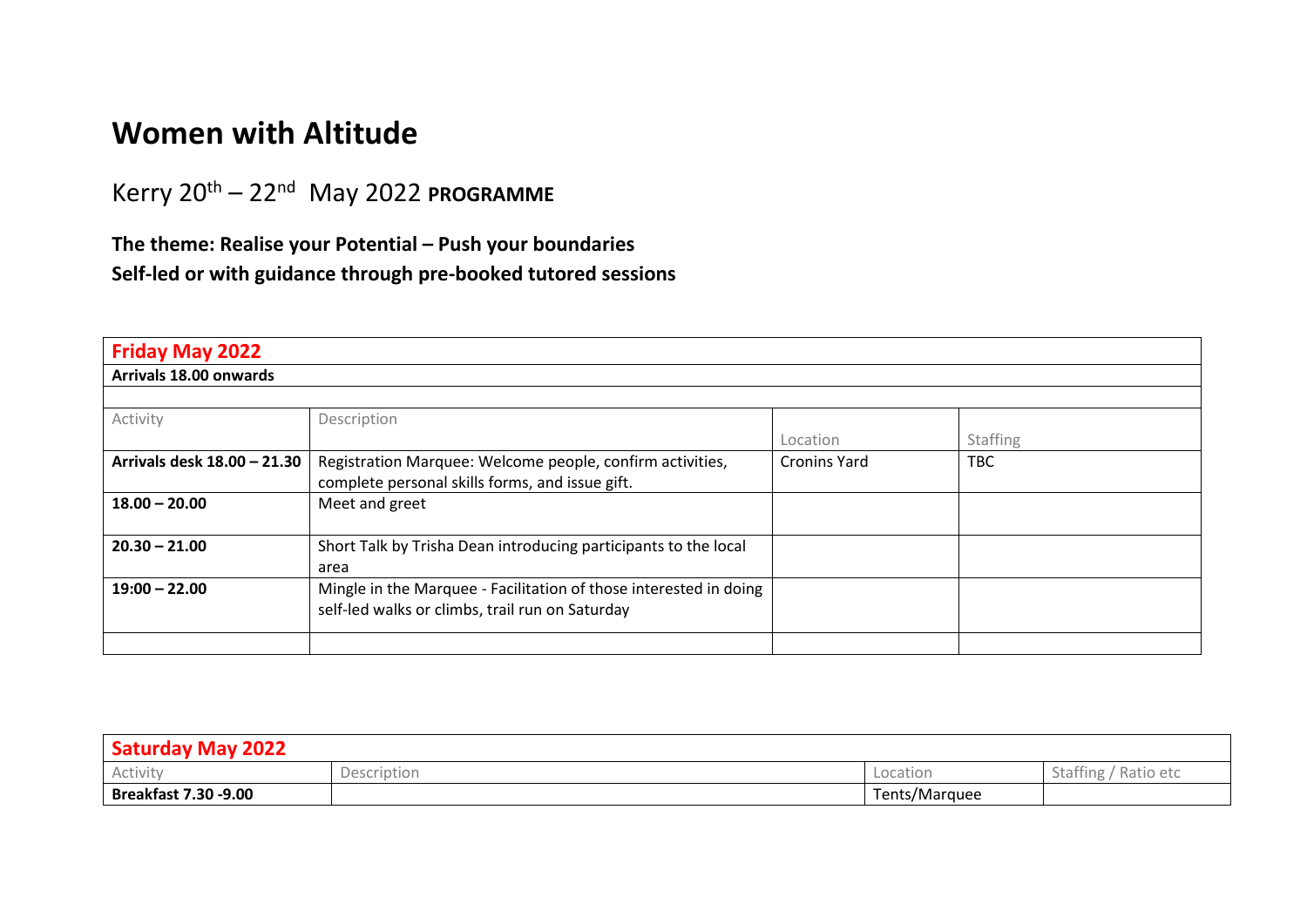| Arrivals desk 8.00-8.45            | Registration in the Marquee: Welcome people, confirm activities and<br>issue gift.           |                 |                                |
|------------------------------------|----------------------------------------------------------------------------------------------|-----------------|--------------------------------|
|                                    | Maps for sale, guidebooks available, books                                                   |                 |                                |
| $8.30 - 9.30$                      | Great Outdoors shop open.                                                                    |                 |                                |
| Day activities $9.00 - 16.30$      | All meet in Marquee area 8.45                                                                |                 |                                |
|                                    |                                                                                              |                 |                                |
| <b>Activity 1 - Happy Hiking -</b> | This is ideal for women who wish to gain confidence on the hills                             | Outdoors        | Michelle Casey                 |
| <b>Mountain</b>                    | introducing them to key information based around our Happy Hiking                            |                 | Ratio 1:8                      |
| <b>Introduction</b>                | Campaign includes advice on planning a walk, what to bring with you,                         |                 | Cost: €20                      |
|                                    | advice on weather, what to do in an emergency and introduction to map<br>reading.            |                 |                                |
| Activity 2 - Introduction of       | This course is focused on introduction to navigation, ideal for women who                    | Outdoors        | <b>Brona Duddy</b>             |
| <b>Navigation</b>                  | wish to gain confidence on the hills as navigators to become more                            |                 | Ratio 1:8 Cost: €25            |
|                                    | independent, thus increasing the ability to explore unfamiliar terrain and<br>new locations. |                 |                                |
| <b>Activity 3 - Improvers</b>      | This is ideal for women who have some navigation experience buts wants                       | Outdoors        | Maureen O Brien                |
| <b>Navigation</b>                  | to improve and gain further confidence as navigators, thus increasing the                    |                 | Colette Lawlor (2              |
|                                    | ability to explore unfamiliar terrain and new locations.                                     |                 | Groups) Ratio 2:16 Cost<br>€25 |
| <b>Activity 4 - Mountain</b>       | A day of discovery and learning, focused on flora, fauna, local heritage                     |                 | <b>Helen Lawless</b>           |
| <b>Environment Walk</b>            | etc. A wonderful way to pick up knowledge to share within your club and                      |                 | Ratio 1:08 Cost €25            |
|                                    | brush up on your navigation skills. This session is useful for people going                  |                 |                                |
|                                    | through the Mountain Skills or Mountain Leader programmes.                                   |                 |                                |
| <b>Activity 5 - Scrambling</b>     | Have you ever wanted to explore off the trail? Ever wondered how you                         | <b>Outdoors</b> | Colette Mahon                  |
| <b>Scrambling Introduction</b>     | could negotiate steeper rocky terrain? Then this introduction to                             |                 | Ratio 1:4                      |
|                                    | Scrambling is for you. Scrambling is described as the middle ground                          |                 | €45                            |
|                                    | between walking and climbing. Routes are usually over broken ground                          |                 |                                |
|                                    | and involve the use of hands on the rock/steep ground. This course will                      |                 |                                |
|                                    | work on movement techniques, balance, route choice, spotting and may                         |                 |                                |
|                                    | also cover some very basic rope techniques. This is designed for beginners                   |                 |                                |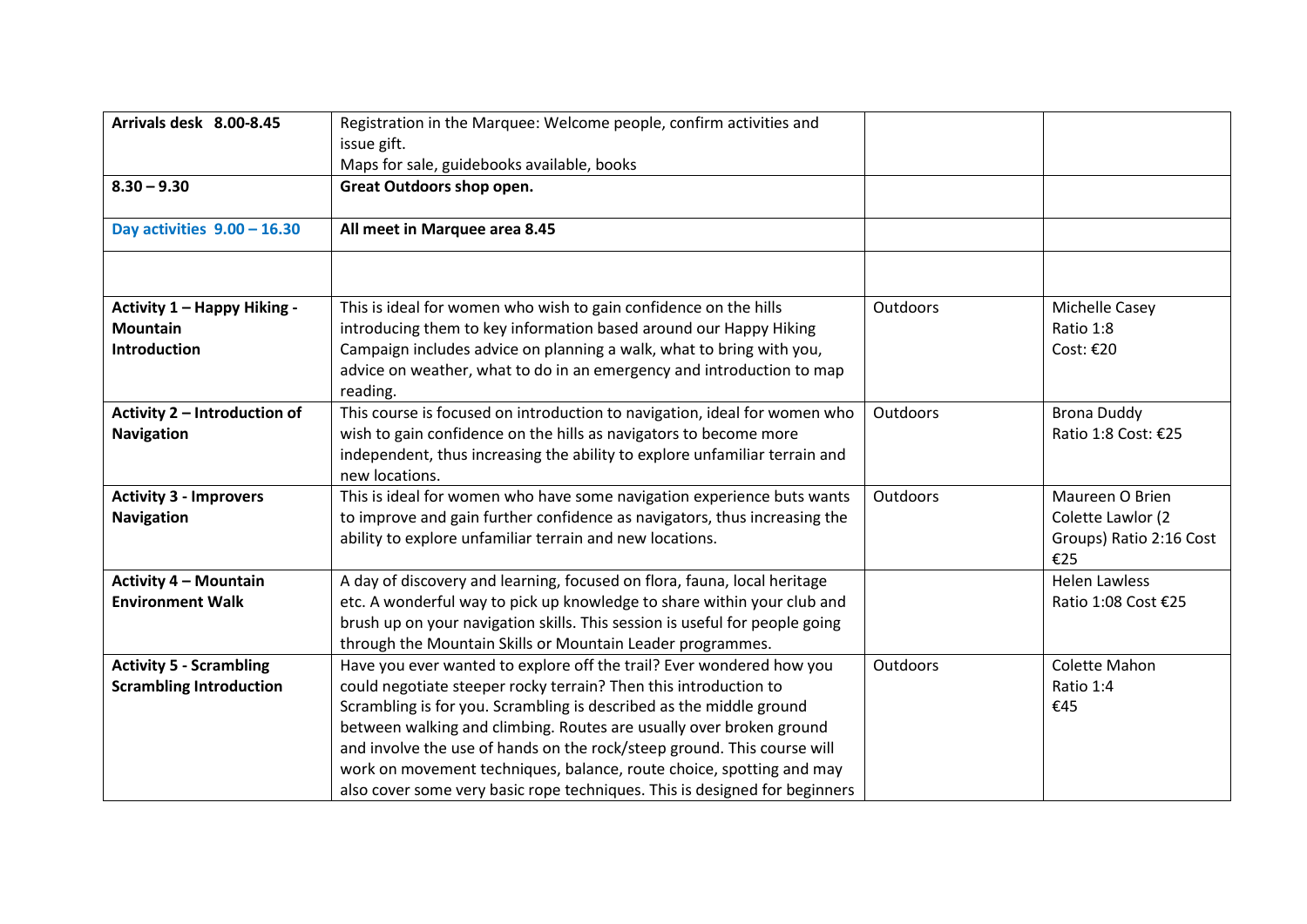|                                    | so no previous experience necessary  just a desire to explore!                |                        |                         |
|------------------------------------|-------------------------------------------------------------------------------|------------------------|-------------------------|
| <b>Activity 6 - Scrambling</b>     | This Intermediate Scrambling course is suitable for participants who have     | Outdoors               | Ursula McPherson        |
| <b>Scrambling Intermediate</b>     | done some scrambling previously. Whilst there will be some time spent         |                        | Ratio 1:4               |
|                                    | revising movement skills, much of the time will be spent on choosing          |                        | €45                     |
|                                    | routes with a small challenge and learning efficient rope skills suitable for |                        |                         |
|                                    | different situations that arise.                                              |                        |                         |
|                                    | Previous scrambling experience necessary for this course.                     |                        |                         |
| Activity 7 - Intro to Rock         | For those who are keen to try this exhilarating sport and acquire the         |                        | Clíodhna Mc Ardle       |
| Climbing                           | fundamental skills of rock climbing. You will learn some climbing skills,     |                        | Ratio 1:6               |
|                                    | movement techniques, simple knots, rope work and belaying and some            |                        | Cost €30                |
|                                    | advice to kick start climbing more often.                                     |                        |                         |
| Activity 8 - Intro to Rock         | For those who are keen to try this exhilarating sport and acquire the         |                        | Lisa Murdiff            |
| <b>Climbing</b>                    | fundamental skills of rock climbing. You will learn some climbing skills,     |                        | Ratio 1:6               |
|                                    | movement techniques, simple knots, rope work and belaying and some            |                        | Cost €30                |
|                                    | advice to kick start climbing more often.                                     |                        |                         |
| <b>Activity 9 - Rock</b>           | For those with climbing experience who want to learn the skills of leading.   |                        | <b>Orla Prendergast</b> |
| <b>Learn to Lead Rock Climbing</b> | Covers: Introduction to equipment, racking up, clipping, placing gear,        |                        | Ratio 1:2               |
|                                    | belaying, climbing calls, anchor selection, setting up belays, personal       |                        | Cost €60                |
|                                    | abseiling, use of prussiks, leading routes under supervision.                 |                        |                         |
| Activity 10 - Club Walk 1          | Get connected with other walkers and join leaders from a local Walking        |                        | Free Club Walk          |
|                                    | Club to share knowledge and practice your skills through a local walk         |                        | Ratio: 2:13             |
|                                    | around Kerry.                                                                 |                        |                         |
| <b>Activity 11 - Club Walk 2</b>   | Get connected with other walkers and join leaders from a local Walking        |                        | Free Club Walk          |
|                                    | Club to share knowledge and practice your skills through a local walk         |                        | Ratio: 2:13             |
|                                    | around Kerry.                                                                 |                        |                         |
| <b>Self-led activities</b>         | Those heading to the hills or crags/cliffs for own activity are asked to      | Give details to one of |                         |
|                                    | leave details of numbers, locations on the notice board                       | the organising team in |                         |
|                                    |                                                                               | the Marquee.           |                         |
| <b>Saturday May 2022</b>           |                                                                               |                        |                         |
| 17.30                              | Women with Altitude homemade bakes (bring your recipe) - if you don't         | Marquee Cronin's Yard  |                         |
|                                    | bake or don't have time don't worry $\circled{c}$                             |                        |                         |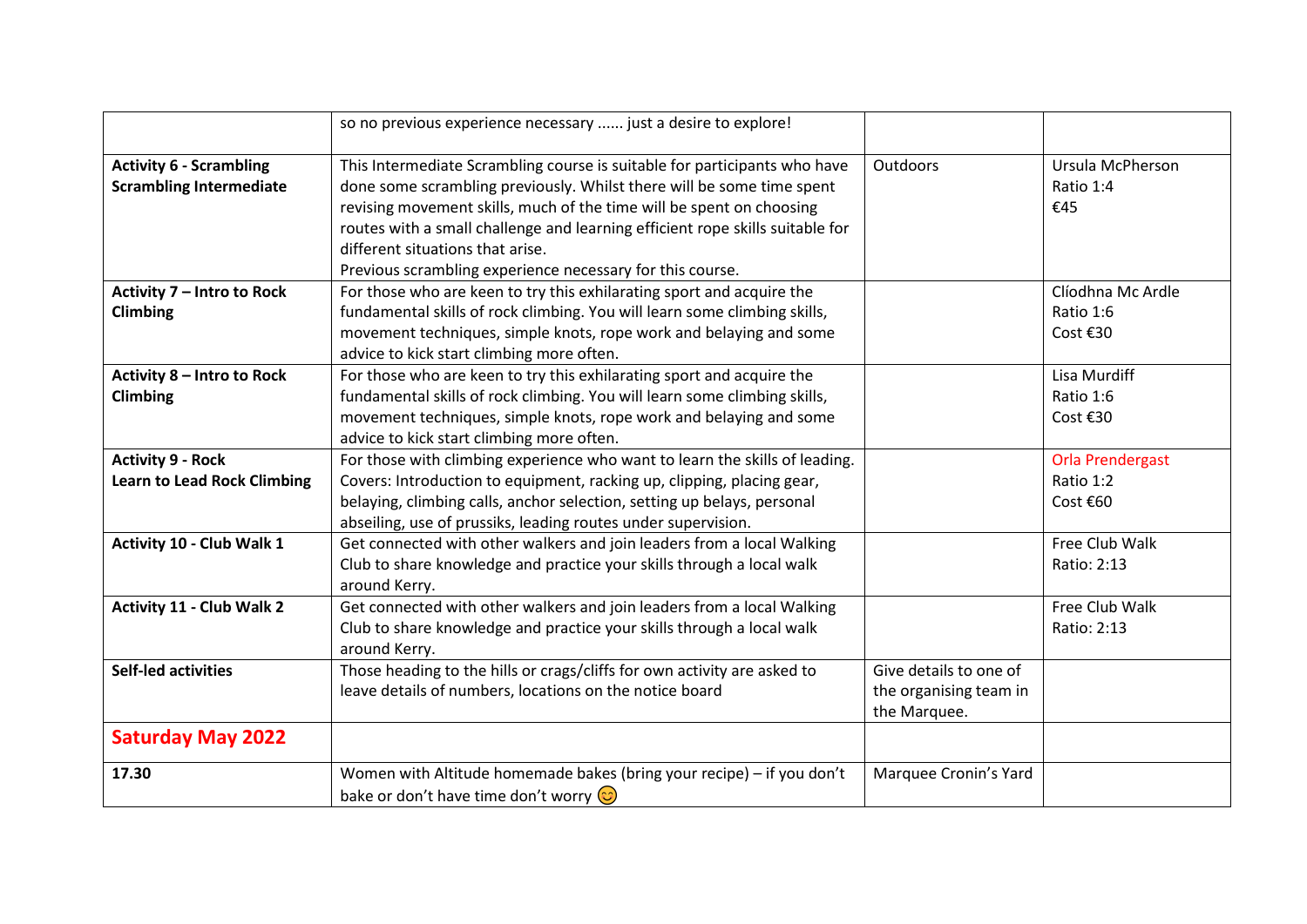| 18:00                                             | Co-ordination of those interested in self-led walking and climbing on<br>Sunday morning                                                                                                                                                                               |                       |                                            |
|---------------------------------------------------|-----------------------------------------------------------------------------------------------------------------------------------------------------------------------------------------------------------------------------------------------------------------------|-----------------------|--------------------------------------------|
| 17:30                                             | Submit entries for photo competition (max 2 per person) before 5:30.<br>Email: wwa.photocompetition@gmail.com                                                                                                                                                         |                       | Ursula & Maike                             |
| 19.00                                             | Dinner                                                                                                                                                                                                                                                                |                       | Clare Sheridan                             |
| 20.30                                             | Speaker - CLARE SHERIDAN - climber, author and recipient<br>of the Lynam medal.                                                                                                                                                                                       | Marquee Cronin's Yard |                                            |
|                                                   | "Women, Mountains and Confidence"                                                                                                                                                                                                                                     |                       |                                            |
| 22.00                                             | Results of photo competition.                                                                                                                                                                                                                                         |                       |                                            |
| <b>Sunday May 2022</b>                            |                                                                                                                                                                                                                                                                       |                       |                                            |
| $8.30 - 09.30$                                    | Great Outdoors shop open                                                                                                                                                                                                                                              | Marquee Cronin's Yard | <b>TBC</b>                                 |
| $9.00 - 10.00$                                    | Debrief wrap up before activities                                                                                                                                                                                                                                     | Marquee Cronin's Yard |                                            |
| Activities - 10.00                                |                                                                                                                                                                                                                                                                       |                       |                                            |
| Activity 1 - Introduction of<br><b>Navigation</b> | This course is focused on introduction to navigation, ideal for women who<br>wish to gain confidence on the hills as navigators to become more<br>independent, thus increasing the ability to explore unfamiliar terrain and<br>new locations.                        | Outdoors              | Colette Mahon<br>Ratio 1:8<br>Cost: €25    |
| Activity 2 - Intro to Rock<br>Climbing            | For those who are keen to try this exhilarating sport and acquire the<br>fundamental skills of rock climbing. You will learn some climbing skills,<br>movement techniques, simple knots, rope work and belaying and some<br>advice to kick start climbing more often. |                       | Clíodhna Mc Ardle<br>Ratio 1:6<br>Cost €30 |
| Activity 3 - Intro to Rock<br>Climbing            | For those who are keen to try this exhilarating sport and acquire the<br>fundamental skills of rock climbing. You will learn some climbing skills,<br>movement techniques, simple knots, rope work and belaying and some<br>advice to kick start climbing more often. |                       | Lisa Murdiff<br>Ratio 1:6<br>Cost €30      |
| <b>Activity 4 - Environmental</b>                 | Join Trisha Deane for an environmentally focused walk in the                                                                                                                                                                                                          | Outdoors              | Trisha Dean / Helen                        |